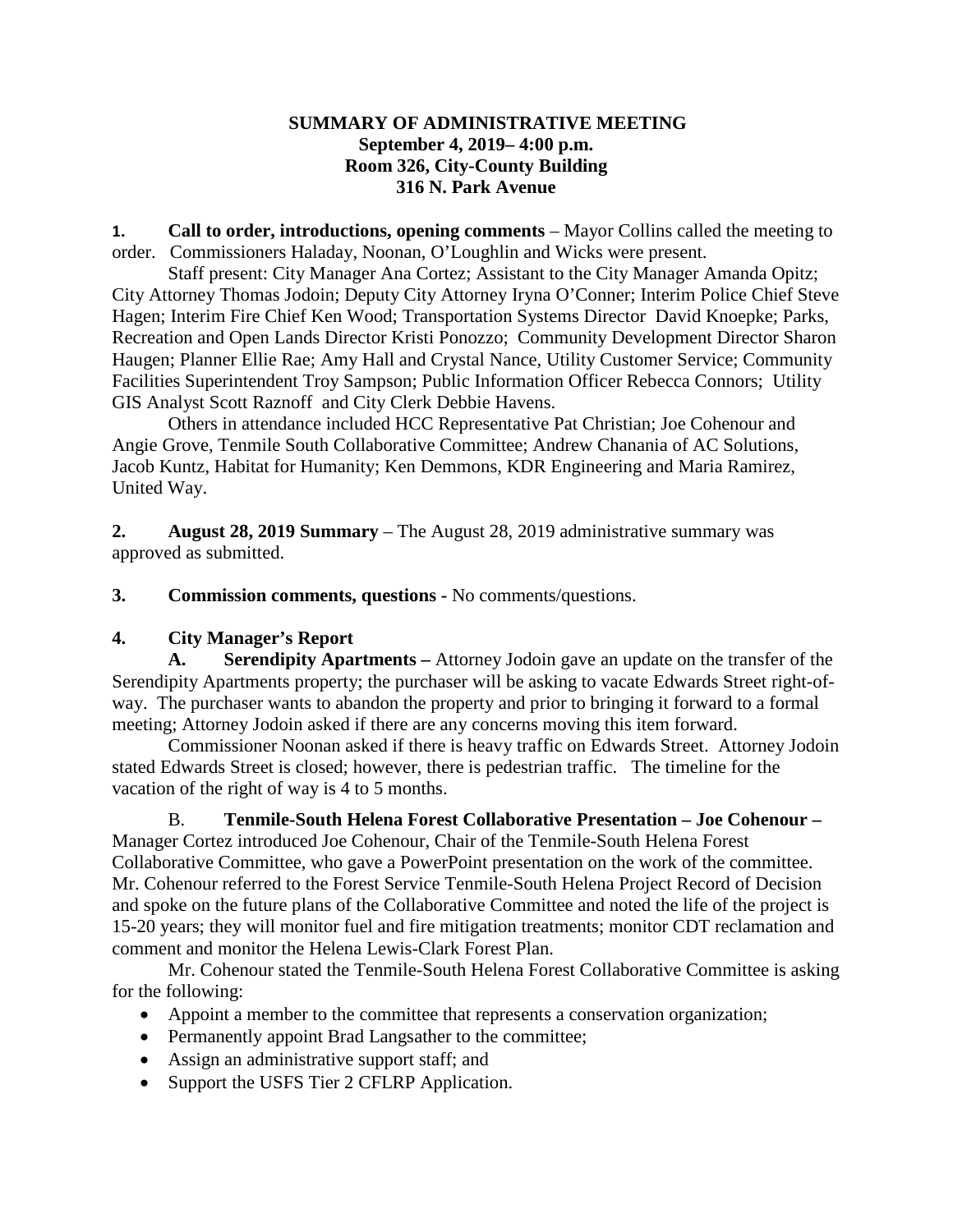Mr. Cohenour thanked the volunteers and recognized Sarah Elkins and Brad Langsather for their work.

Mayor Collins noted the previous City Manager was the city's representative and asked why Manager Cortez is not and why they are asking that a staff person be appointed. Mr. Cohenour stated City Manager Cortez is the city representative; however, he recognized how busy she is and that Mr. Langsather has attended the meetings on behalf of the City Manager and is very knowledgeable.

**5. Department Requests –** No items on the agenda.

# **6. Department Presentations -- Community Development**

**A. City of Missoula Development Services Presentation –** Community Development Director Haugen reported on June 28, 2019, representatives for the City Planning, Building and Public Works met with the director and staff of the Missoula Development Services Department in Missoula. The purpose of the meeting was to gain insight into how the City's Development Services Dept. functions and how it interacts with the community. The other purpose was to learn the advantages and disadvantages resulting from the creation of this Department and what to do differently. In 2011, the City of Missoula hired a consulting firm to evaluate the effectiveness of the various City departments reviewing residential and commercial development with the City of Missoula. Some of the issues driving this review included: a) timeliness of application review; b) both internal and external communication issues from and between staff; and c) the perception that the development review and licensing processes were not customer focused. The goal was to identify the steps necessary to provide a "one-stop" customer service mode for permitting and licensing. Out of the study, the City's Development Services Offices was created. The Development Services Department is the central agency for planning and development functions in the City.

The Department consists of six divisions responsible for: • Planning: Growth policy, long-range planning initiatives and historic preservation • Permitting and Land Use: Planning approvals, development review, plan review, permitting, site and engineering inspections, business licensing and code compliance • Building: Building, plumbing, electrical and mechanical inspections and building plan review • Engineering: Curb & sidewalk program, review, approval and acceptance of public infrastructure, utility inspections, project & plan review, transportation operations • Transportation: Regional transportation planning (MPO), project review and TDM (Transportation Demand Management) programs • Administrative Services: Customer assistance and administrative support to the Department.

A copy of the organizational chart is attached to this memo. Along with the reorganization, the City instituted several new practices. They moved from a sub sequential review process to a concurrent development review process. They established a division that oversees and facilitates the planning and construction process from the earliest design stages to the building's occupancy. A project manager is assigned as the one point of contact to the reviewing agencies to guide the project through the development review process. That person and stays with the application until it is approved. They purchased a web-based permit tracking system, similar to Trakkit to increase efficiencies and allow better access to information. They have established weekly standing meetings to meet with prospective applicants and their design and conceptual teams to cooperatively develop permits and projects. The Development Services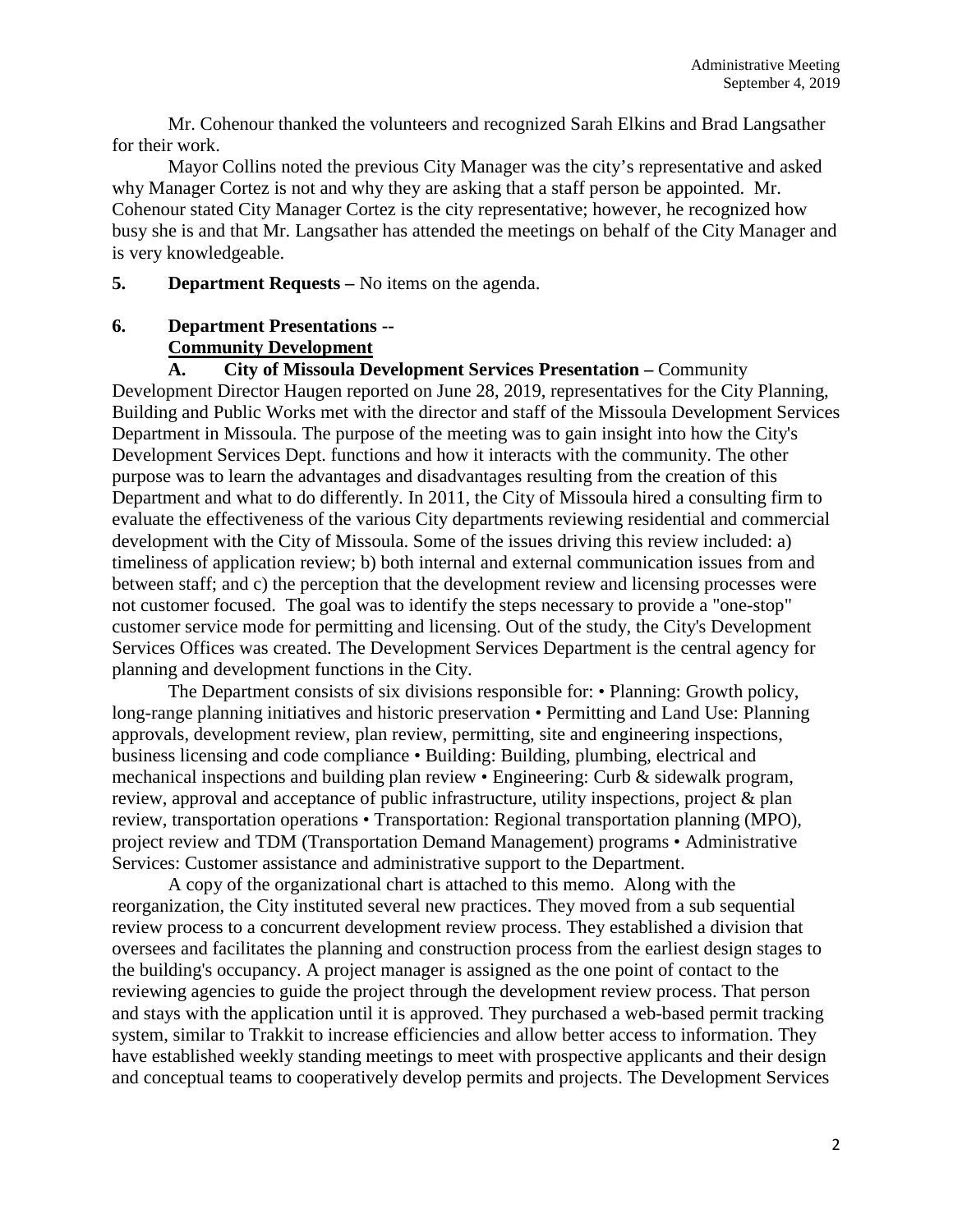Department has fifty staff members and has a total annual operating budget in 2019 of \$5,131,152.

By reviewing Missoula's model, City staff wanted to learn how the city has benefitted from this change in the organization. We also hoped to gain some insight into possible organization changes that as a result of this review. Some of the advantages include: A. By moving from sequential review to concurrent review, Missoula has improved review times for applicants and have ensured that all reviewers are reviewing the same set of documents. The city of Helena does do concurrent review also. The difference is that in Missoula, a Project Manager is assigned the project from start to completion. This process ensures more consistent communication between the applicant and the City. B. The weekly meetings conducted by the City of Missoula provide an opportunity for creative solutions for meeting City requirements without affecting public health and safety. Other agencies and organizations who may be involved in the project are included in the collaborative process. C. One supervisor for the development review process helps ensures consistency throughout the process. D. The use of the electronic permit tracking system has increased efficiencies for both the staff and applicant. E. The development of a communications plan helped improve the understanding of the role of the City and the property owner as it affects their property F. The development of a one-stop-shop for all permitting and licenses and having a dedicated staff for those functions always available provides better customer services.

Commissioner O'Loughlin asked if the city tracks the number of days of when an application is received until the permit is issued. Director Haugen noted staff uses Trakkit, which does exactly that. There are goals within the building division for plan turn-around for both residential and commercial properties.

Commissioner O'Loughlin referenced the monthly meetings and asked who attends those meetings. Director Haugen clarified the meetings are for development review and representatives from HBIA, Realtors Association, engineering firms and staff attend the general meetings. She then spoke on the process where an applicant could come and discuss their plans prior to submitting any paperwork.

Manager Cortez used Shodair Hospital as an example of them scheduling a meeting prior to submitting an application. The meeting would determine and identify the appropriate staff that would work on the project; it gets everyone on the same page.

Commissioner Noonan asked if the city of Missoula has indicated what the reorganization is about. Director Haugen stated not at this time. Manager Cortez stated she believes Missoula is trying to get the engineer's to do development work and it is clearly separated from Public Works.

**Housing Stabilization CDBG Application Discussion –**Planner Ellie Rae reported the city, with assistance from Andrew Chanania of AC Solutions, and Maureen Rude of NeighborWorks Montana (NWMT), have been finalizing an application to the Montana Department of Commerce for Small-Scale Single-Family Housing Stabilization Community Development Block Grant (CDBG) funding. This grant will allow the city to access funds for construction or rehabilitation of owner-occupied or rental units (4 units or less) that benefit lowto moderate-income households. The application is nearly complete and ready for a public hearing before the City Commission prior to submission to MDOC. However, Andrew Chanania, as our application writing consultant, has requested that a conversation occur to iron out the proposed loan terms for the single-family home and rental unit rehabilitation activities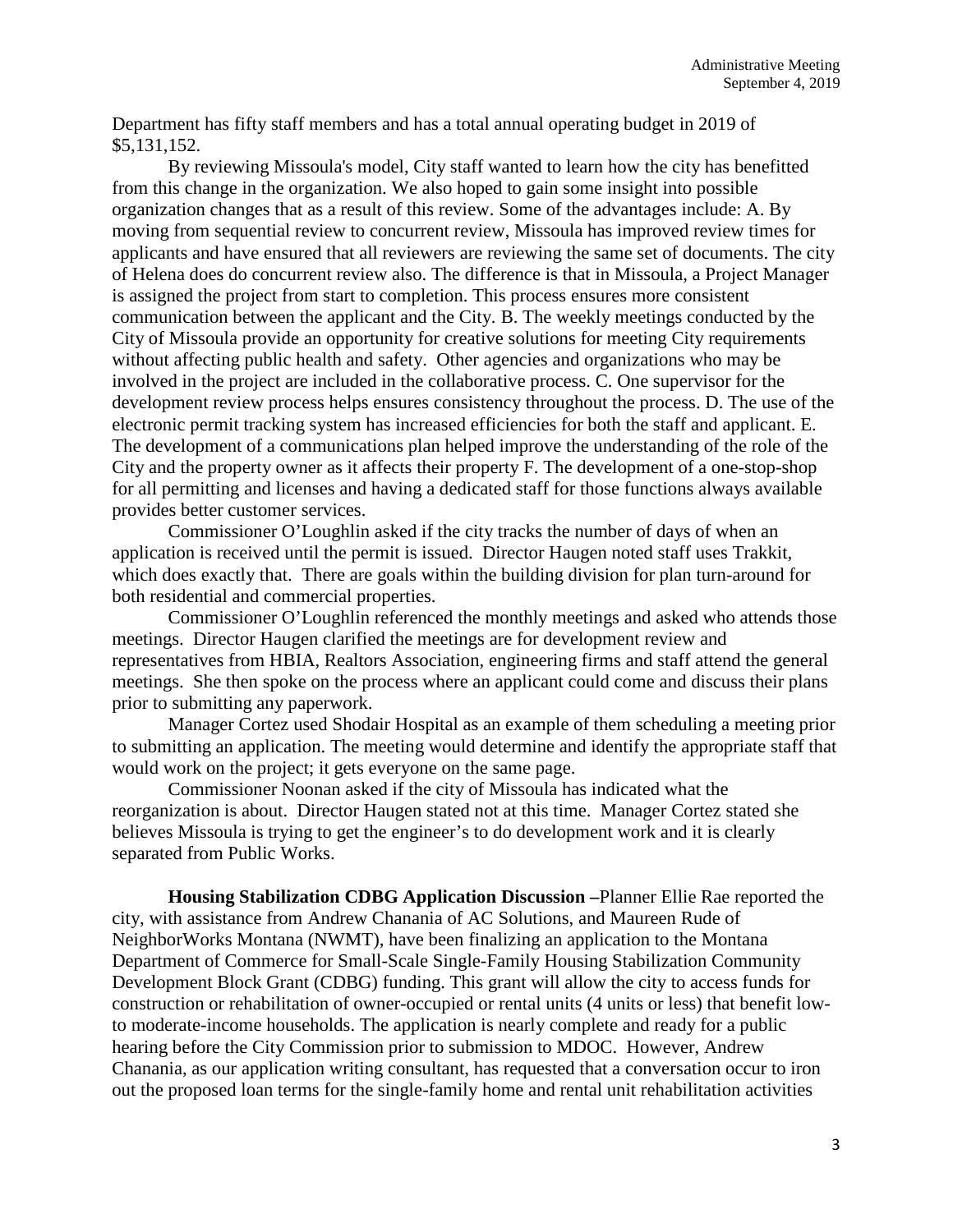prior to the hearing and application submission (e.g., whether the city should consider 0% or below 3% interest being charged on loans or whether loan repayments should be deferred or repayments start once work reaches substantial completion, etc.).

Planner Rae explained how the program would work for the city of Helena and the eligibility criteria for the property owners. The individual applications will be reviewed by the Department of Commerce.

Currently the cities of Great Falls, Billings and Missoula have small-scale single-family rehabilitation CDBG programs. Included in the packet was information on how each entity has their program set up.

The Housing Task Force and staff recommends the city of Helena start with single family homes, zero percent deferred loans and no rentals. The goal is to rollout the program and make it successful for the community. The commission can always consider changing the interest rate later.

Commissioner O'Loughlin referred to the three cities who currently have a program and noted Missoula has learned from Salt Lake that deferred loans is not the right route to go. Planner Rae stated one staff person from Missoula indicated the homeowners need to be able to afford the loan and the interest.

Mr. Chanania stated part of the rationale is this is what has been done and we should keep doing it. Manager Cortez stated by not deferring the loans, the city would receive payments right away and the funds would allow a revolving loan program to fund another loan. She recognized it is more attractive to defer the loan until the home is sold. Strategy for housing and this program is the city's attempt to protect the properties we already have.

Commissioner O'Loughlin asked if the interest would come to the city and not the Department of Commerce. The interest would come to the city for a revolving loan program. The city will submit an application for the program and bring individual projects forward for funding through the Department of Commerce; any repayments would go back to the city to lend out again, both principle and interest. The city could use the revolving loan program and the housing stabilization program to fund two separate projects.

Habitat for Humanity Executive Director Kuntz stated the grant through the Department of Commerce requires the entire structure be looked at and not just an individual item, i.e. replacement of a roof. It is difficult to qualify projects to meet all the requirements. Habitat for Humanity has experience with maintenance projects and currently are capping their projects to five to six thousand dollars. Applying interest rates does affect those who could afford the loan. Mr. Kuntz recommended get the project moving at a zero percent interest rate and then reevaluate. Planner Rae stated the effort is to help those in need.

Commissioner Haladay asked if someone receives a \$20,000 deferred loan, they fix the needed repairs and the property is sold in two years, the entire \$20,000 comes to the city. Mr. Chanania stated yes.

Commissioner Haladay asked what is the meaning of "to substantial completion." Director Haugen stated substantial completion means all the work has been done and inspected by the building officials. Commissioner Haladay asked what projects have been completed in other cities. Mr. Chanania stated only two project have been completed in two municipalities. Manager Cortez recognized CDBG funds are hard to use; the first step is hard but once that is complete, the program will work.

Commissioner Haladay asked what other communities are doing to line up projects. Mr. Chanania stated city of Helena staff has done an excellent job in developing partners to assure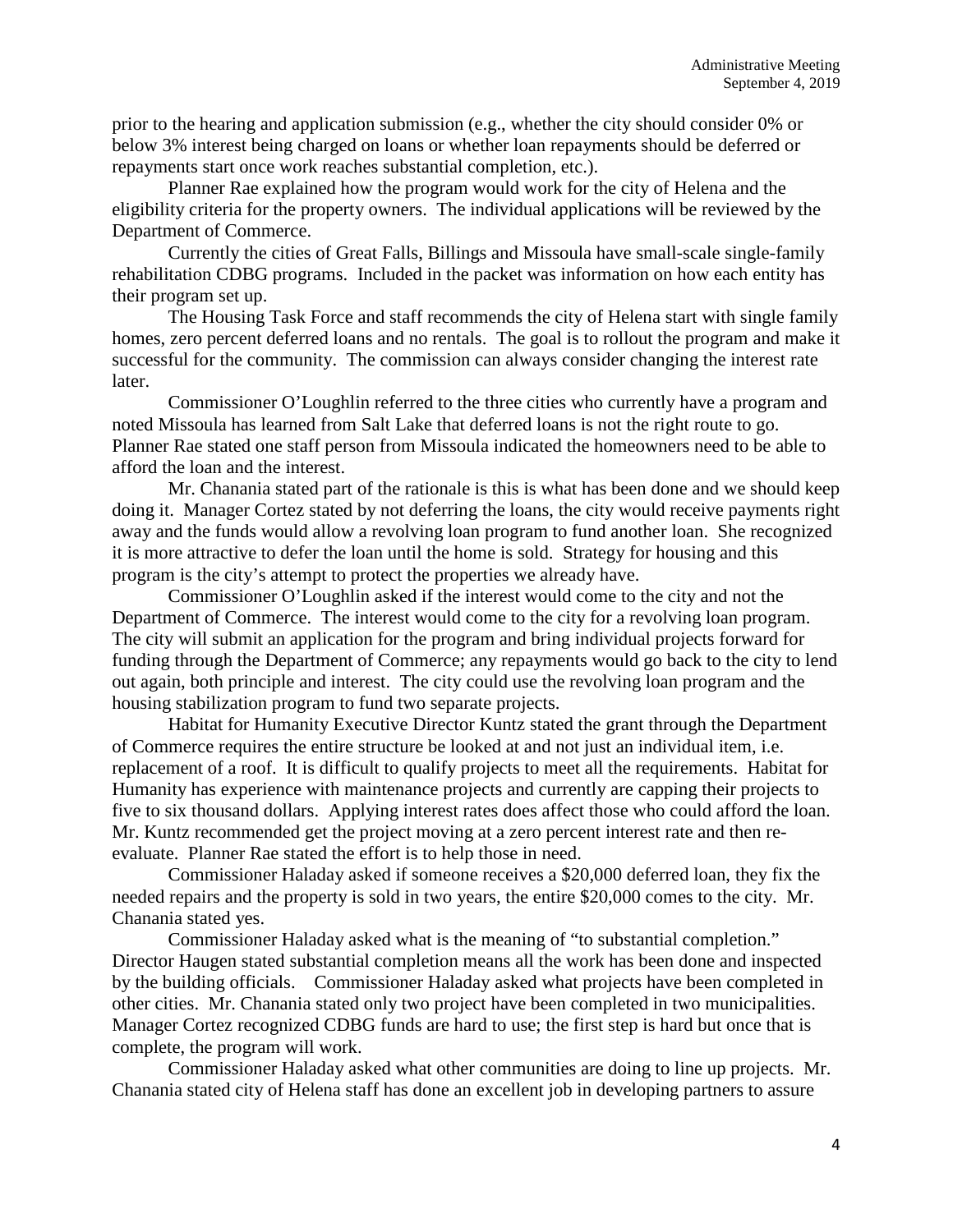the program is successful. Manager Cortez stated partners are important and can give referrals to qualified homeowners. Planner Rae noted staff would work with Public Information Officer Connors to develop a public relations strategy around housing.

Additional discussion was held on what barriers there may be if there is an interest rate on the loan; criteria for qualifying for a loan; whether the loan should be deferred until the property is sold; if interest could be charged on some loans and not others and acknowledging some loans will not be paid. At the conclusion of the discussion, there was commission concurrence for staff to bring the following forward to the September 23 city commission meeting:

- Zero percent loan with a possibility of a 1% interest for certain income levels
- Single-family homeowner only; not for rental properties
- Loan deferral until the property is sold
- 15-year loan term

### **Public Works**

**CitySourced App Rollout –**Public Information Office Rebecca Connors and GIS Analyst Scott Raznoff reported the City currently lacks consistent and effective citizen engagement technology. The City does not have a uniform approach for creating and monitoring work orders. The City has identified CitySourced as an effective citizen engagement tool that also improves tracking staff response and improves customer service.

PIO Connors gave a demonstration on how the app will work, described the marketing plan, shared the user-testing schedule, and informed the Commission on the launch date of October 1.

Costs of the app are:

Year 1- \$15,100 - includes app customization for the City, enhancements, hosting, and technical support.

Year 2 and on-going - \$11,600 - includes app enhancements, hosting, and technical support.

CitySourced is new technology and is a citizen engagement platform where residents can interact with their local government through a mobile phone or computer. It will help improve channels of communication between departments and residents, and it will enhance accountability. Potential uses include: reporting potholes, illegal dumping, abandoned vehicles and similar types of actions.

Commissioner Wicks asked that information on CitySourced is handed out to the public at the Farmers Market and First Friday events.

Commissioner O'Loughlin asked how staff is feeling about this and referenced the number of snow removal complaints that have been received in the past during a snow event. Transportation Systems Director Knoepke recognized the number of requests for snow removal may be an issue; however, with the outreach that has been done and the snow map, hopefully there will not be many complaints received. It will be a learning process for staff and the public.

Commissioner O'Loughlin stated people knowing they are being heard is important. PIO Connors stated the response emails to the citizens is a high priority with progress on the request.

Commissioner Wicks asked during a storm event is there an opportunity to notify the citizens to check on the status of their street and the anticipated time of when the snow plow will be on their street.